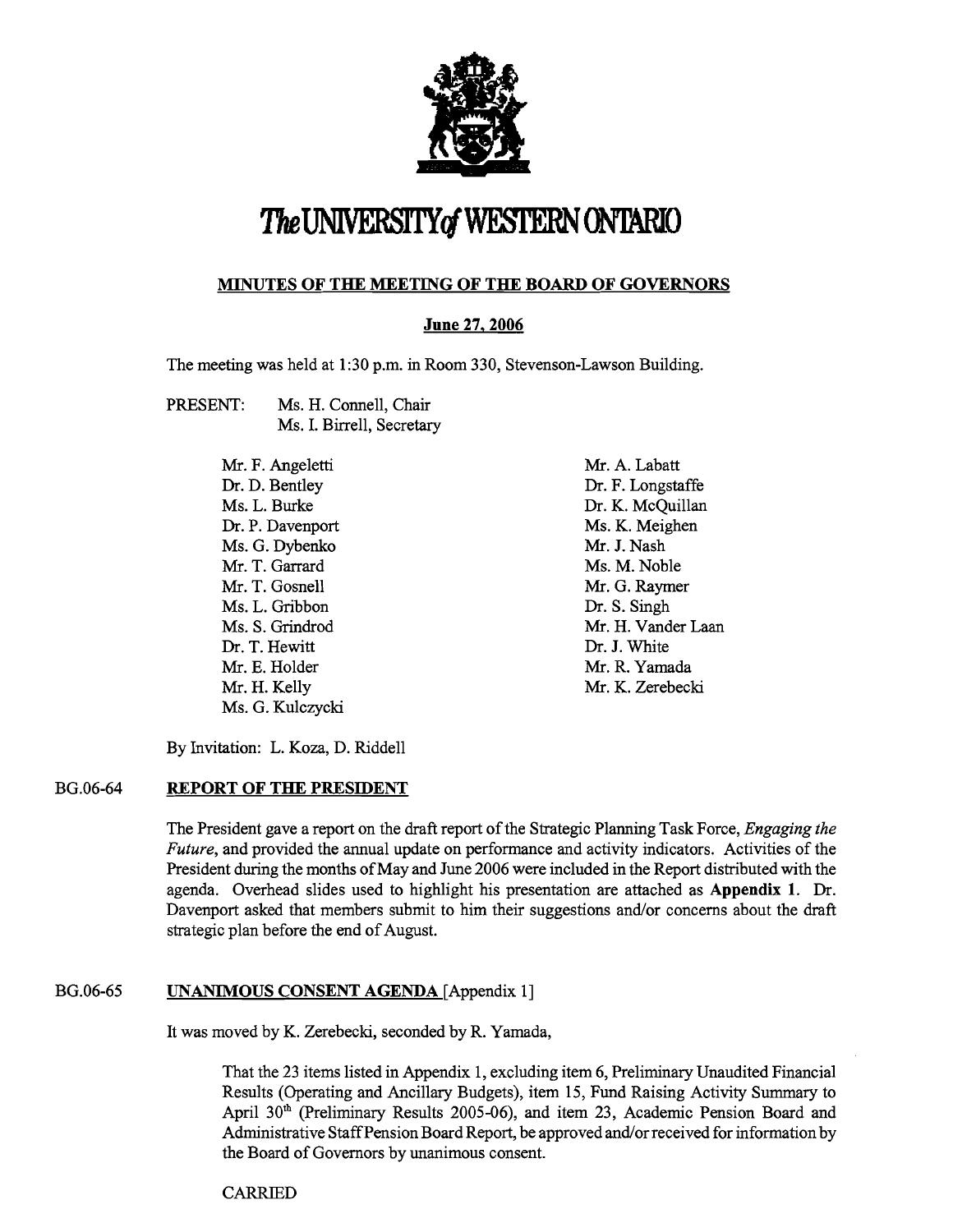Board of Governors June 27,2006

#### BG.06-66 **Minutes of the Previous Meeting**

The minutes of the meeting of May 4,2006 (public session) were approved as circulated.

#### **Business Arising**

#### BG.06-67 **Student Organization Fees 2006-07** [BG.06-43]

**A** memo regarding a reduction to the health plan and dental plan premiums for the Society of Graduate Students was distributed at the meeting. SOGS receivednotification ofthe actual premium amounts which are lower than anticipated and requested that the Board approve an adjustment to the fees to reflect the new rates.

It was moved by M. Noble, seconded by H. Vander Laan,

That the Board approve the revised organization fees for the Society of Graduate Students shown in the exhibit distributed at the meeting (full-time graduate students - three terms).

CARRIED

#### **REPORT OF THE PROPERTY** & **FINANCE COMMITTEE** [Appendix

#### BG.06-68 **Investment Pavout Policv Amendment**

It was moved by K. Zerebecki, seconded by R. Yamada,

That section 2.01 of the Investment Payout Policy (MAPP2.11) be changed effective May 1,2006 to remove the 0.5% administrative fee that is currently allocated to endowed funds.

CARRIED by unanimous consent.

#### BG.06-69 **Preliminary Unaudited Financial Results (Operating and Ancillary Budgets)**

Ms. Kulczycki, Vice-President (Resource & Operations) provided an overview of the preliminary unaudited financial results (operating and ancillary budgets), detailed in Appendix **11,** Annex 3.

#### Bg.06-70 **Information Items from the Property & Finance Committee**

The Report of the Property & Finance Committee contained the following items that were received for information by unanimous consent:

- Appointment of Investment Committee Members
- Hicks Morley January term Faculty Fellowship in Labour and Employment Law
- ING Direct Fellowship in Finance or Operation
- Quarterly Ratio Report on Non-Endowed Funds Investment Committee Report
- 
- **Scholarships/Awards/Bursaries/Prizes**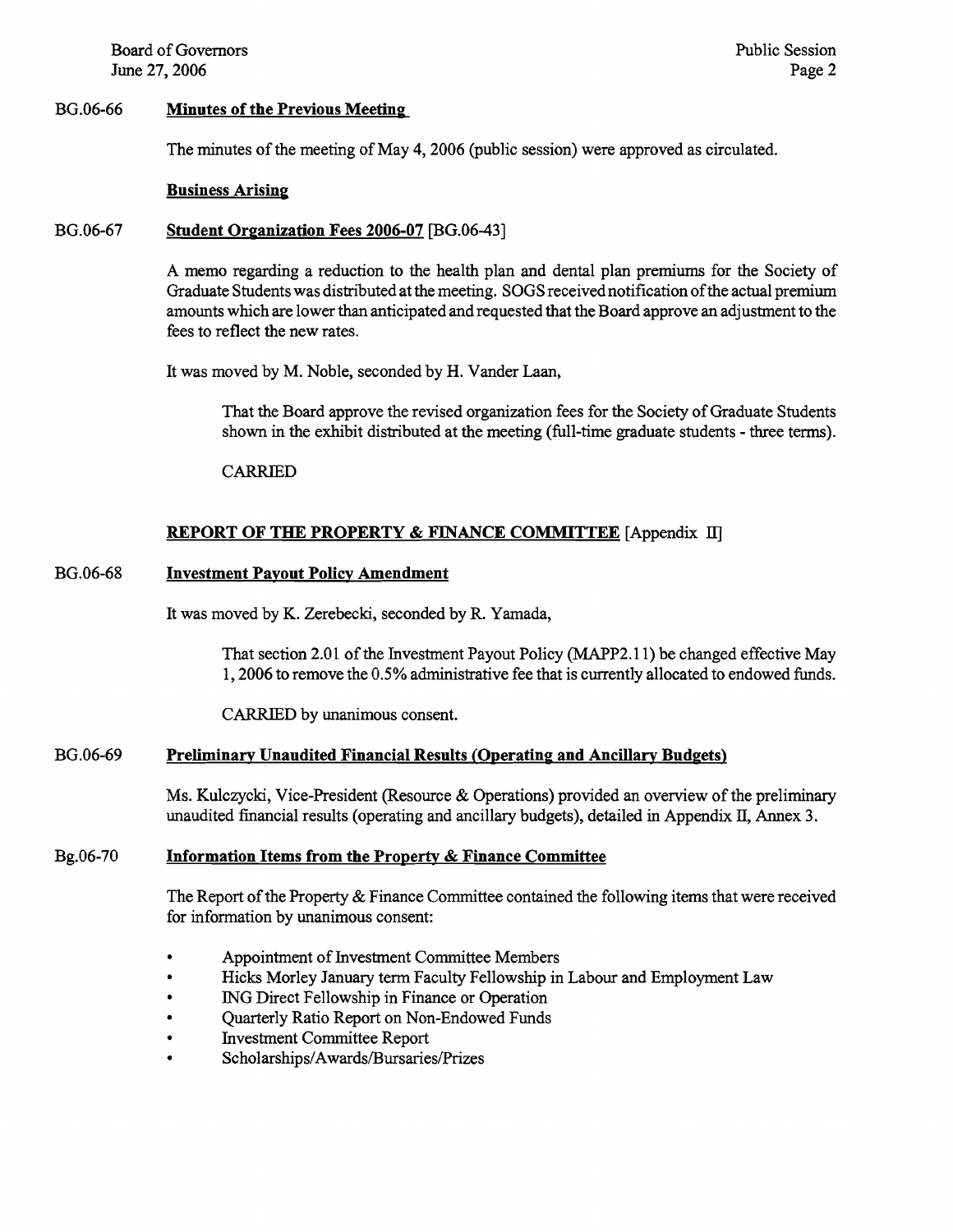#### **SENIOR OPERATIONS COMMITTEE** [Appendix III]

#### BG.06-7 1 **President's Priorities, 2006-2007**

Dr. Davenport provided an overview of his priorities for 2006-2007, detailed in Appendix III, Annex 1. The priorities are set out in four broad categories as in previous years: Setting Directions; Keeping Academic Priorities First; Ensuring Open Administration and Effective Communication; and Strengthening Ties with the External Community.

It was moved by M. Noble, seconded by L. Burke,

That the Board of Governors approve the President's Priorities for 2006-2007 as shown in Appendix III, Annex 1.

CARRIED

#### BG.06-72 **Information Items from the Senior Operations Committee**

The Report of the Senior Operations Committee contained the following items that were received for information by unanimous consent:

- Membership of the University Discipline Appeals Committee
- UK Foundation Appointees  $\bullet$
- $\bullet$ Board of Directors, London Museum of Archaeology
- Thompson Recreation Athletic Centre Advisory Committee  $\bullet$
- Board Election Schedule, Fall 2006  $\ddot{\phantom{a}}$

#### **DEVELOPMENT** & **FUNDRAISING COMMITTEE** [Appendix IV]

#### BG.06-73 **Fund Raising Activity Summary to April 30<sup>th</sup> (Preliminary Results 2005-06)**

Ms. Dybenko stated that a revised exhibit containing the fimd raising activity summary to April 30, 2006 was distributed prior to the meeting via email. Mr. Garrard, Vice-President (External) highlighted the fund raising activity summary, noting that the progress on goal at 2 years is 61% for faculty and non-faculty; GTC, "Gifts to Close 2006-07", is \$50 million and the projected progress at 3 years is 96%.

#### **AITDIT COMMITTEE** [Appendix V]

#### BG.06-74 **Information Items from the Audit Committee**

The Report of the Audit Committee contained the following items that were received for information by unanimous consent:

- KPMG Engagement Letter
- Annual Report of the Department of Occupational Health and Safety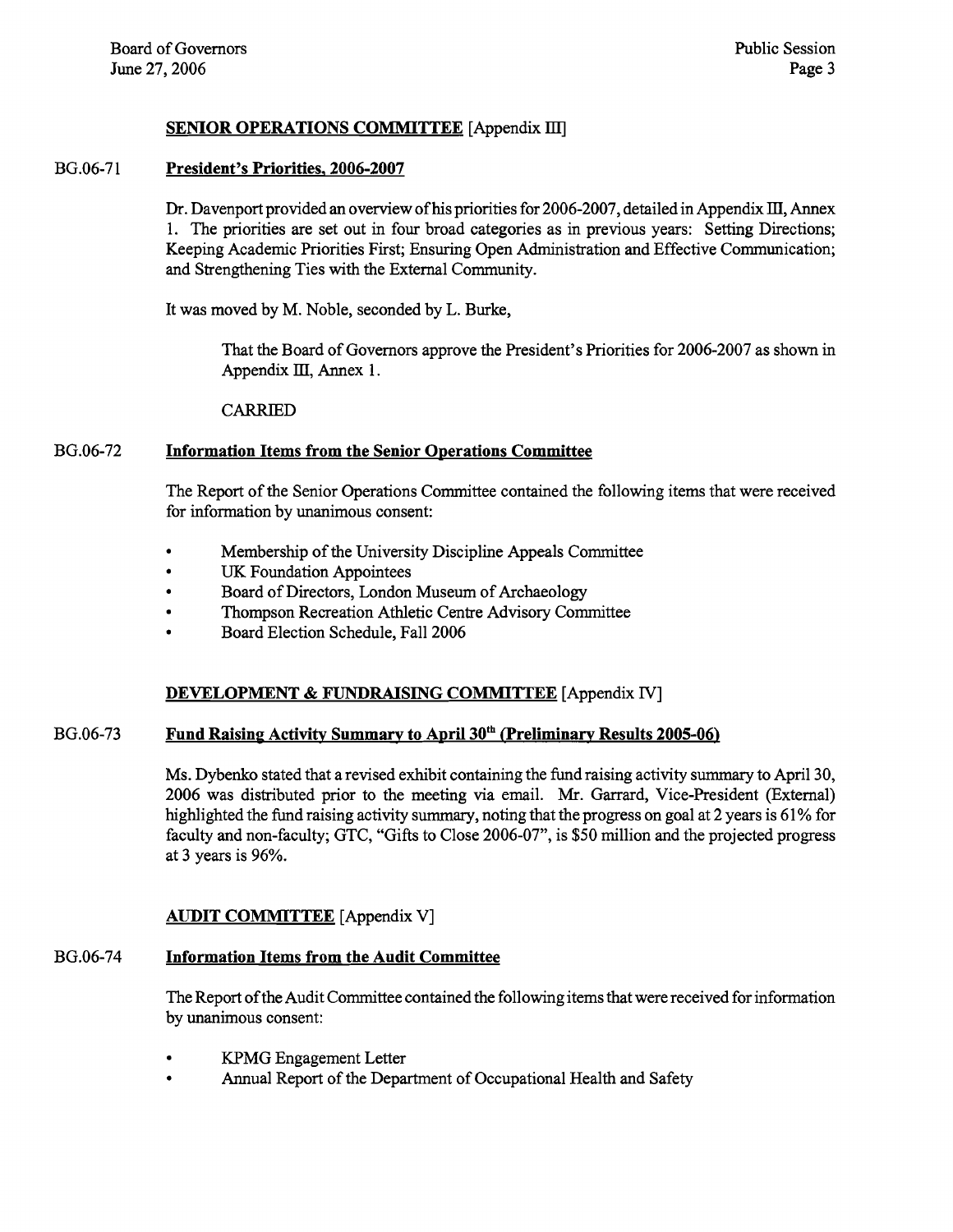#### **ITEMS REFERRED BY SENATE** [Appendix VT]

### BG.06-75 **Information Items Reported by the Senate**

Appendix VI, Items Referred by Senate, contained the following items that were received for information by unanimous consent:

- Reports of the Academic Colleague on the 280" and 281" meetings of the Council of Ontario Universities
- Academic Appointments
- Annual Report on Promotion and Tenure Cases Considered under the Collective Agreement  $\bullet$
- $\bullet$ Revised Funding Recommendations 2006-07 ADF Major Grant Competition
- Annual Update on Performance & Activity Indicators  $\bullet$

## **REPORT OF THE PENSION BOARDS** [Appendix VIIJ

## BG.06-76 **Academic Pension Board and Administrative Staff Pension Board Report** - **June 2006**

Ms. L. Koza, Director, Human Resources (Total Compensation), provided an overview of the Academic Pension Board and Administrative Staff Pension Board Report - June 2006, detailed in Appendix VII. Overhead slides used to highlight her presentation are attached as **Appendix 2.**  The report covered the on-going initiatives of the Pension Boards in 2006 as well as communication and educational efforts, issues raised by members, proactive governance practices and relationships with regulatory bodies.

H. Connell Chair

Tue Bill

**Secretary**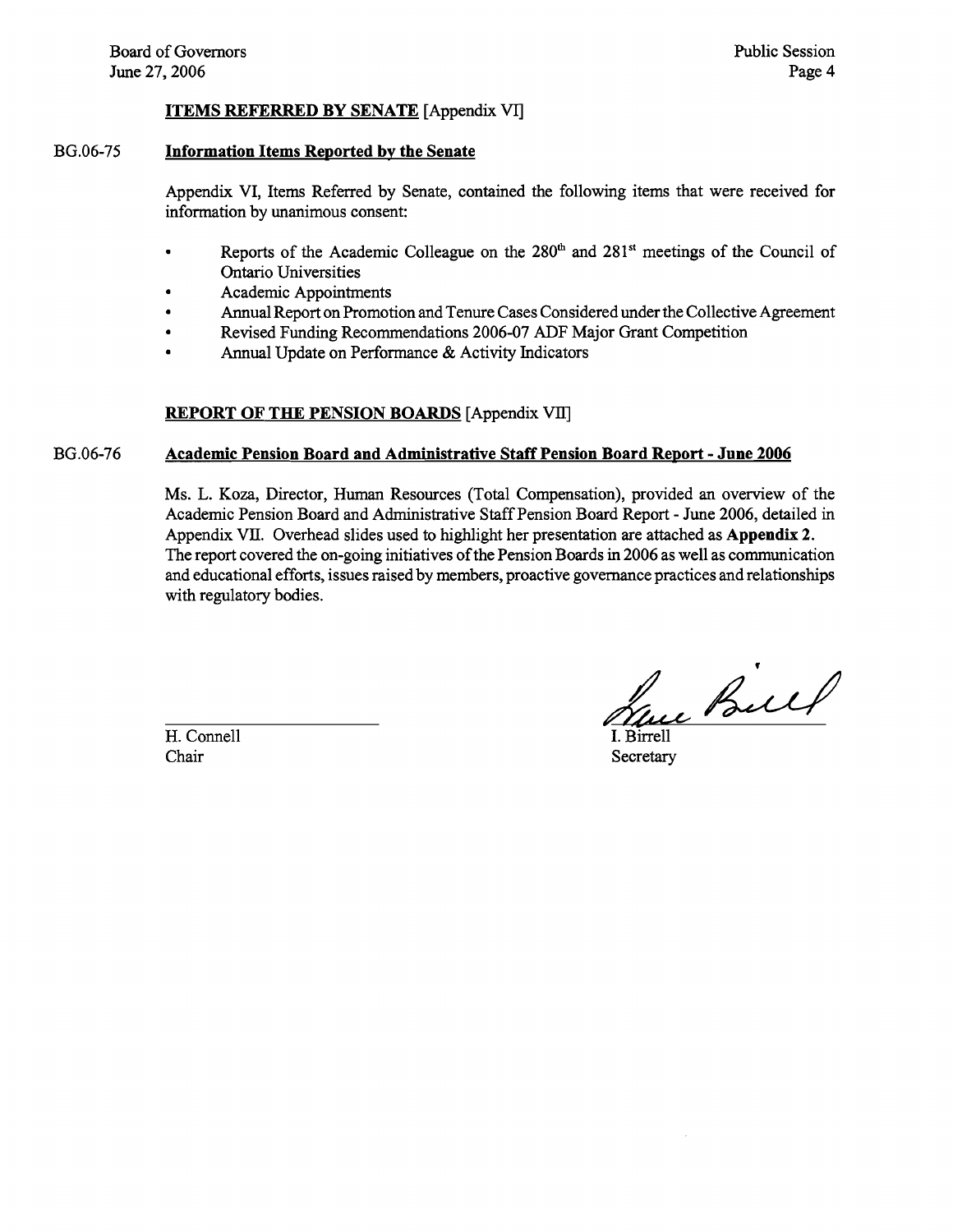# President's Report to the Board of Governors

- **Engaging the Future:**  Draft Report of the Strategic Planning Task Force
- Annual Update on Performance and Activity Indicators

Paul Davenport June 27, 2006

## Task Force Members

Paul Davenport, President (Chair) Fred Longstaffe, Provost and Vice-President (Academic) Named by Board of Governors Helen Connell Halfdan Kelly John Nash Michele Noble

Named by Senate Sandy Clark (undergraduate) Elan Poulson (graduate student) Samantha Brennan Chris Ellis Brock Fenton Joyce Garnett Julie McMullin

Named by UWOFA: Michael Bartlett Named by Unity Group: David Empey Named by Alumni Association: Jim Etherington Named by Affiliate Principals: Theresa Topic Named by USC: Shane Gonsalves Named by SOGS: Patti Dalton Named by President: John Doerksen Peggy Wakabayashi

# Task Force Time Line

-

- **June** 2005 **Task Force established by Senate and Board**
- **August** 2005 **May** 2006: **13 meetings 3 full-day;** 10 **full evening**
- **June** 2006 **Drafl Report: Engaging the Future**
- **June September** 2006 **Campus discussion September** 517,2006 - **Open Tom Meetings**
- **September** 22,2006 **Senate**
- **November** 22,2006 **Board of Governors**

# Engaging the Future

- 1. Setting Directions
- 2. Enhancing the Undergraduate **Experience**
- 3. 'The Graduate Student Experience and Graduate Expansion
- 4. Building the Research-Intensive **University**
- 5. Internationalization
- 6. Faculty Recruitment and Retention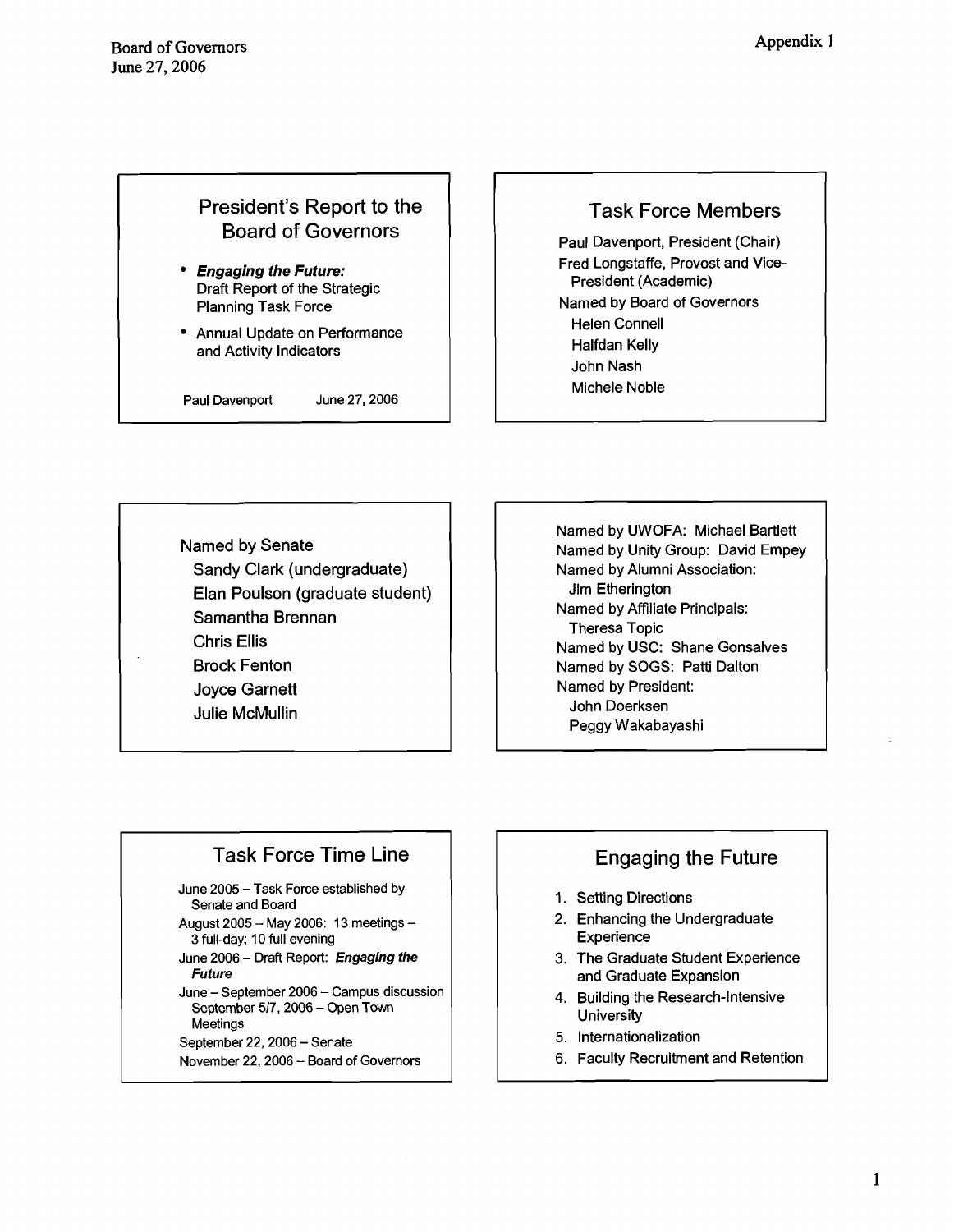## **Engaging the Future cont.**

- **7. Commitments to Staff and a Supportive Workplace**
- **8. Alumni Engagement**
- **9. Institutional Advancement**
- **10. Our Campus, Neighbourhood, and Community**
- **11. A Planning Process Designed to Promote Choice**
- **12. Public Investment and Accountability**

# **Town Hall Meetings**

- **Tuesday, September 5,2006 10:OO a.m.** - **noon 3345 Somerville House**
- **Thursday, September 7,2006 3:00** - **5:00 p.m. McKellar Room, UCC**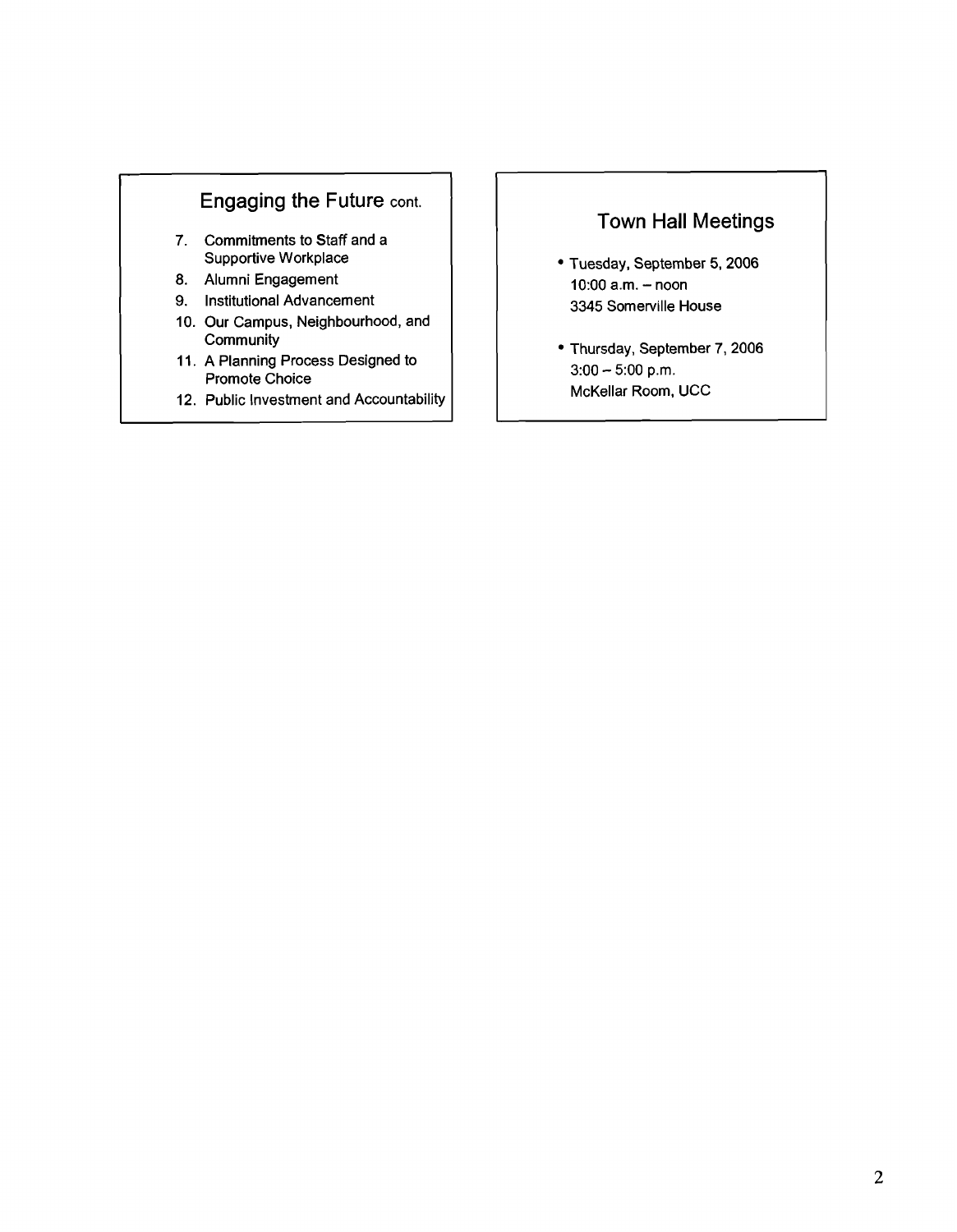